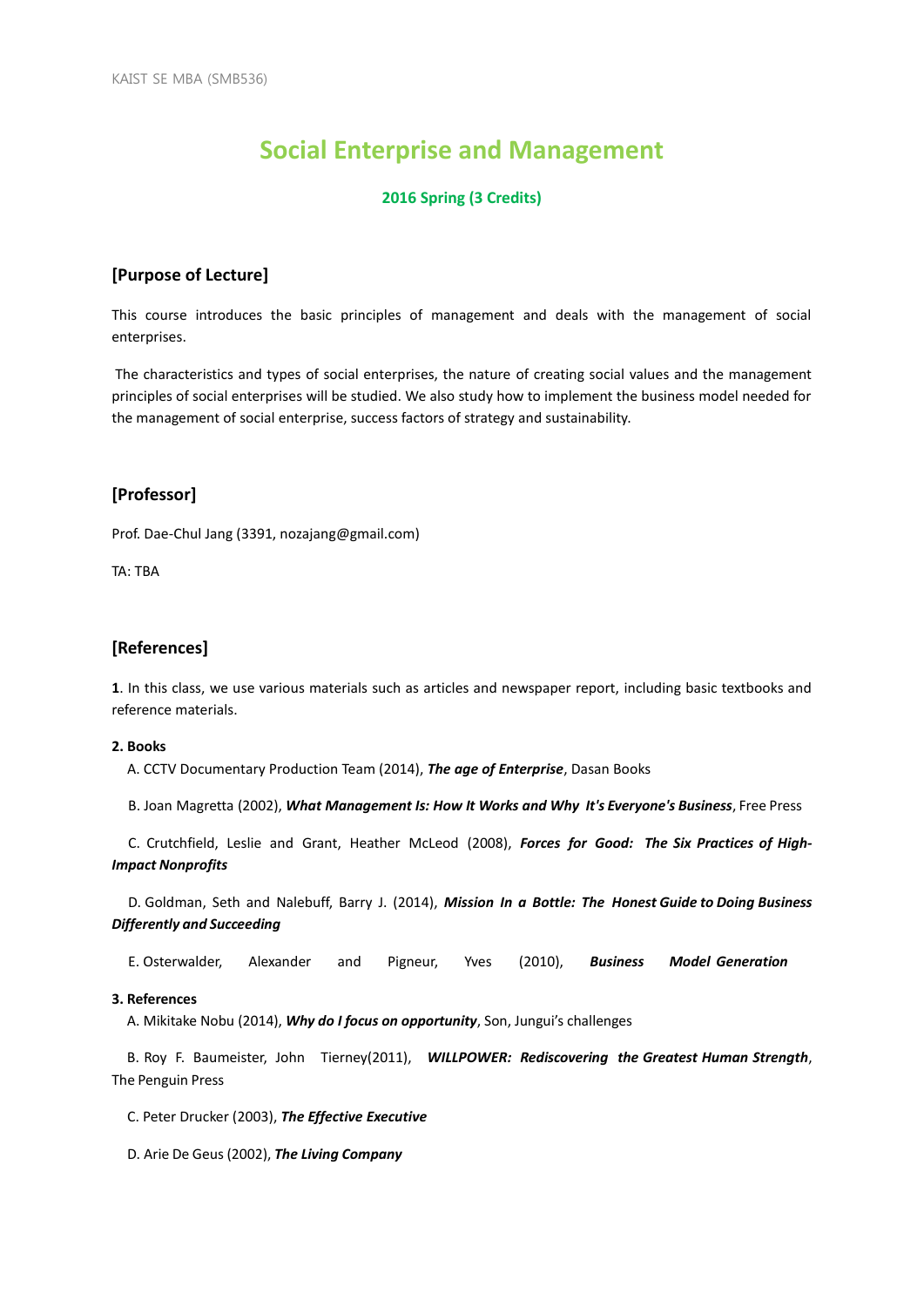- E. Johnson, Steven (2010), *Where Good Ideas Come From*
- F. Timothy Clark, Alexander Osterwalder, and Yves Pigneur (2012), *Business Model You*
- G. Matthew Stewart (2009), *Management Myth*
- H. Bob Doherty, et al. (2009), *Management for Social Enterprise*

# **[Assignment]**

1. There are two types of assignment: pre and after class assignments.

2. The topic of mid-term report is 'Business Models'; and the final report is for the management issue analysis and its solutions: Please refer to below the schedule, week 8 and week 16.

# **[Notice]**

1. There will be special lectures by invited lecturers.

2. Schedule and content of the lecture are subject to change.

# **[Grade]**

| Mid-term report     | 30% |
|---------------------|-----|
| <b>Final report</b> | 30% |
| <b>Assignment</b>   | 30% |
| Participantion      | 10% |

# **[Schedule]**

| <b>Week</b> | <b>Date</b> | <b>Theme</b>                                               | <b>Remark</b>   |
|-------------|-------------|------------------------------------------------------------|-----------------|
|             | 2.1/3       | - Introduction                                             |                 |
|             |             | - Meaning of social enterprise                             |                 |
| 2           | 2.8/9       | - The success and failure of small start-ups               | Lunar new years |
|             |             | - Decision making and willpower for management             |                 |
| 3           | 2.15/17     | - Decision making and willpower for management (Continued) |                 |
|             |             | - Sustainable 100-year-old company conditions              |                 |
| 4           | 2.22/24     | - Success factors of social enterprises (1)                |                 |
|             |             | - Success factors of social enterprises (2)                |                 |
| 5           | 2.29/3.2    | - Success factors of social enterprises (3)                |                 |
|             |             | - Business model and foundation of management: Theory      |                 |
| 6           | 3.7/9       | - Business model and foundation of management (Continued)  |                 |
| 7           | 3.14/16     | - Business model and foundation of management: Cases       |                 |
| 8           | 3.21/23     | - Prepare for mid-term presentation                        |                 |
| 9           | 3.28/3.30   | - Practice for business model presentation (1)             |                 |
| 10          | 4.4/6       | - Practice for business model presentation (2)             |                 |
| 11          | 4.11/13     | - Social enterprises, innovation and strategy              |                 |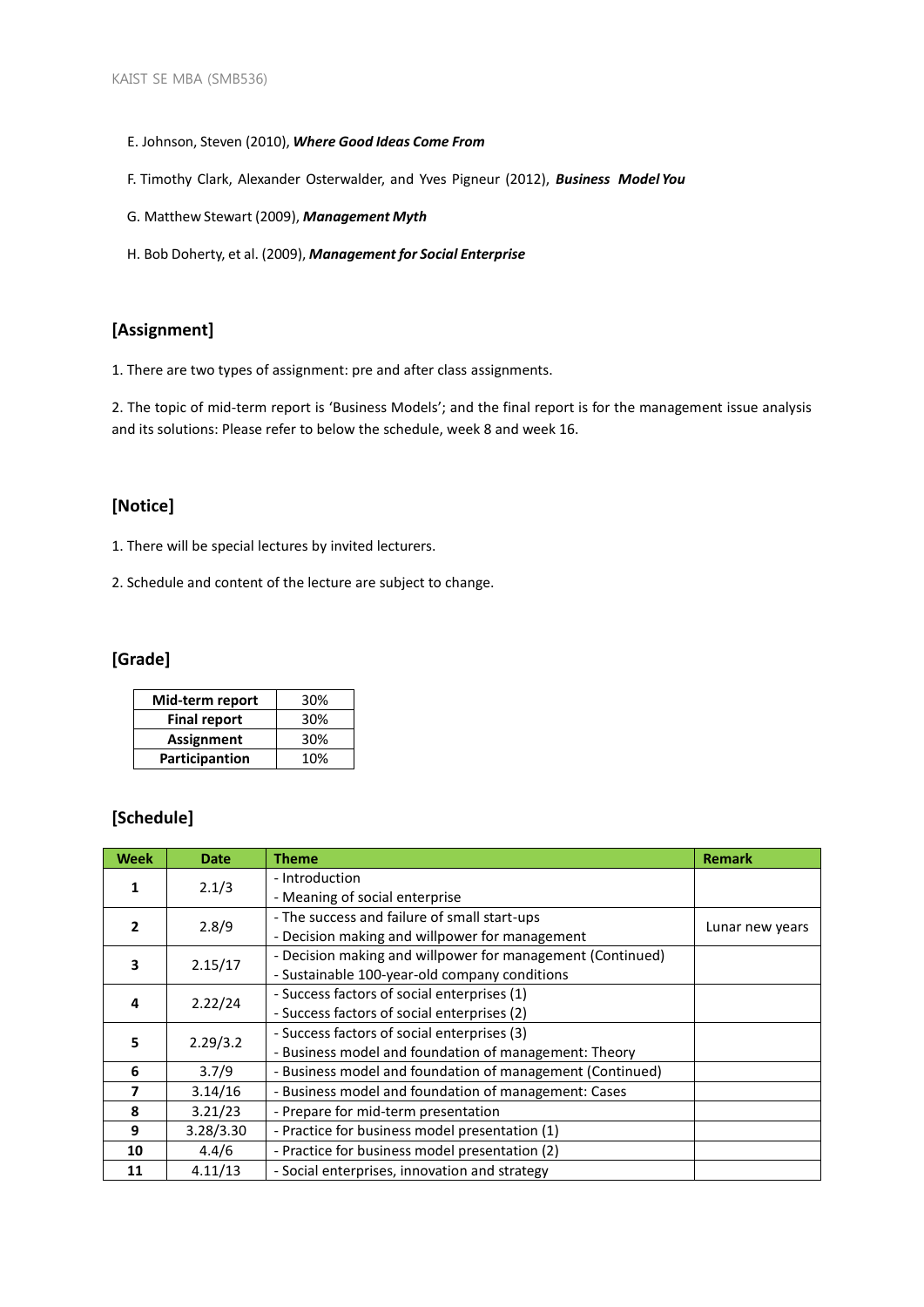| 12 | 4.18/20 | - Social enterprises, innovation and strategy (Continued) |  |
|----|---------|-----------------------------------------------------------|--|
| 13 | 4.25/27 | - Social enterprises and Leadership                       |  |
| 14 | 5.2/4   | - Social enterprises and management issues                |  |
| 15 | 5.9/11  | - Social enterprises and management issues (Continued)    |  |
| 16 | 5.16/18 | Final: Presentation                                       |  |

# **[Contents]**

#### **<01> Lecture introduction**

Introduce lectures in general and discuss why we should focus on 'chances'.

## **[Assignment]**

Read the following books, submit a brief summary and write your own opinion.

- CCTV Documentary Production Team (2014), *The age of Enterprise*, Dasan Books

Read the following books, submit a brief summary and write your own opinion. (Deadline: Monday, Feb. 23<sup>rd</sup>)

- Seth Goldman, Barry Nail Buff , *"The miracle of Honest Tea, inspired by Coca-Cola"*

#### **<02> Meaning of social enterprise**

Discuss the meaning of social enterprise and its role.

#### **[Pre-Lecture Assignment]**

Briefly summarize contents and write your own opinion after watching below the video clip.

SBS Documentary (E73, Nov-24, 2010): *"The power to live together – Social Enterprise"*

Documentary (E384, Jan-18, 2015): *"The second step: Big issue Korea"*

#### **[Discussion]**

"What is social enterprise? Discuss the meaning of social enterprises and social values.

**[Lecture]** The meaning and role of social enterprises

- Dae-chul Jang, *The concept of social enterprise and its strategic meaning,* Wage Research, Vol.70, 2010 9 Month fall), pp.84-96

## **<03> The success and failure of small start-ups**

Social enterprises are similar to small-scale start-ups in the early days. Therefore, analyzing the success and failure factors of general small businesses (including self-employed enterprises) can give a lot of implications to the management of early social enterprises.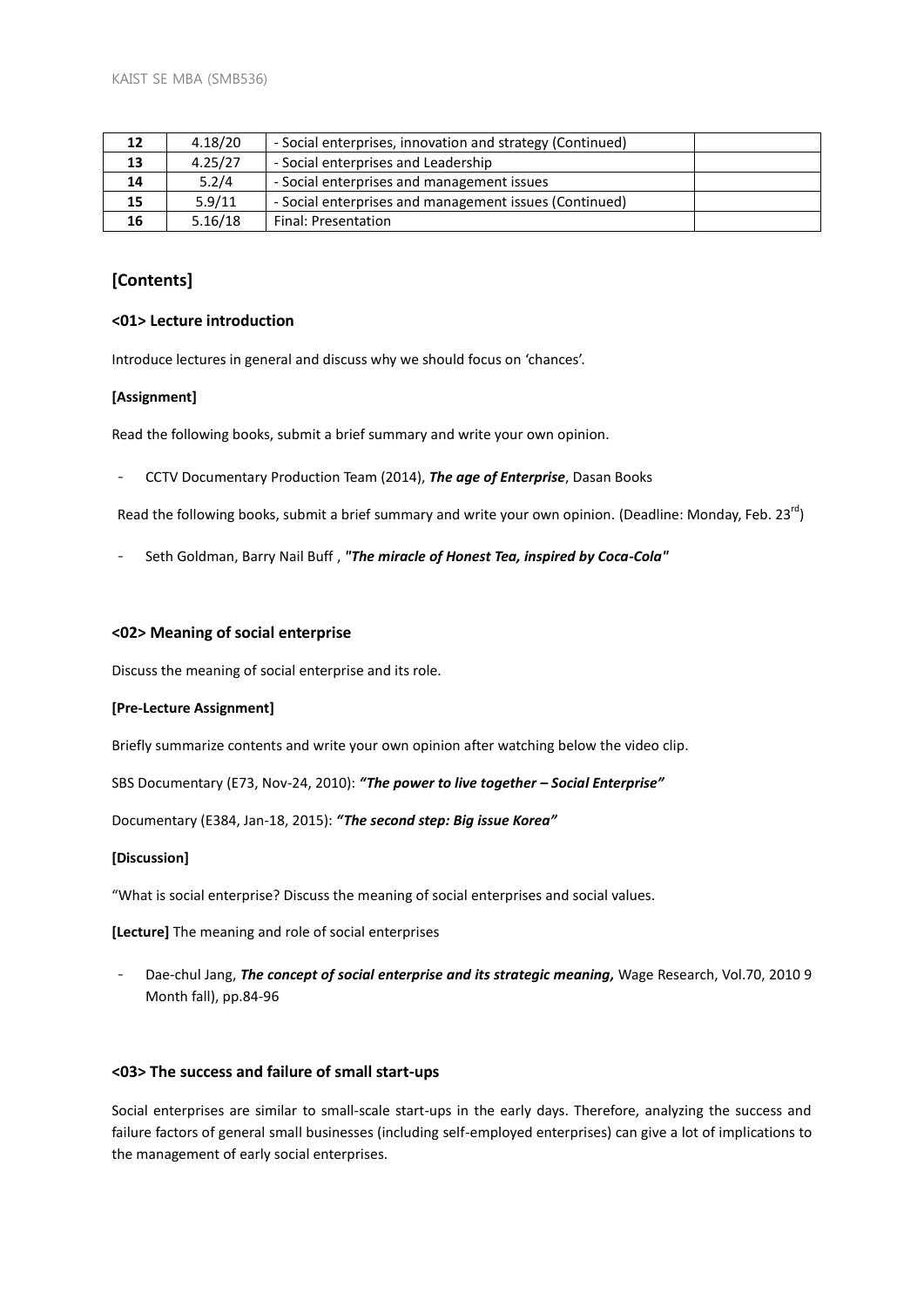**[Pre-Lecture Assignment 01]** View the following three videos and summarize their contents briefly and post their opinions on the bulletin board.

- TV Show Relaxed (Jan-02, 2013), "*Everyone, be rich*"
- Jae-yong Lee, Kim Sung-kyung, and Kim Han-suk's happy day (Jan-08, 2013) *"Zarin Gobi"*
- Healing Camp (E78, Jan-21, 2013) *"The God of Changsha, President Baek Jong-won"*

**[Pre-lecture Assignment 02]** Read the following three pieces of information and briefly summarize them and submit their opinions on the bulletin board.

- Lee, Jae-hyung (2012), *Actual Conditions of Minor Businesses*, KDI Focus, No. 20 (Aug-9, 2012)
- Hyundai Economic Research Institute (2012), '*self-employed compete with self-employed – 10 Problems of Self-employed'*, Weekly Economic Review, Vol. 27, No. 498 (Jul-27, 2012)
- Kim, Sun-Bin (2012), '*Self-Employment's Third Phenomenon and Mitigation Plan'*, SERI Business Focus, Vol. 399 (Nov-6, 2012)
- 2010 National Report for Small-scale business (Jul-2010), Small Business Administration / Small Business Development Agency / Media Research / Research Lab

## **<04> Decision Making and Will-power for Management**

**[Pre-Lecture Assignment]** List your own consumption standards and principles on the bulletin board

**[Lecture]** Lecture on 'Rediscovering the Greatest Human Strength'.

- *Recommended Reading*: Roy F. Baumeister, John Tierney(2011), *WILLPOWER: Rediscovering the Greatest Human Strength*, The Penguin Press
- *Recommended Reading*: Peter Drucker (2003), The Effective Executive

## **<05> Sustainable 100 Year Company Conditions**

**[Lecture]** Lecture and discussion on "The age of Enterprise"

- Required Reading: CCTV Document Production Team (2014), '*The age of Enterprise'*, Dasan Books

**[Lecture]** Discuss the following 'Miracle of Honest Tea'.

- Required Reading: Goldman, Seth and Nalebuff, Barry J. (2014), *Mission In a Bottle: The Honest Guide to Doing Business Differently and Succeeding*

- Special Lecture: Ga-young Kim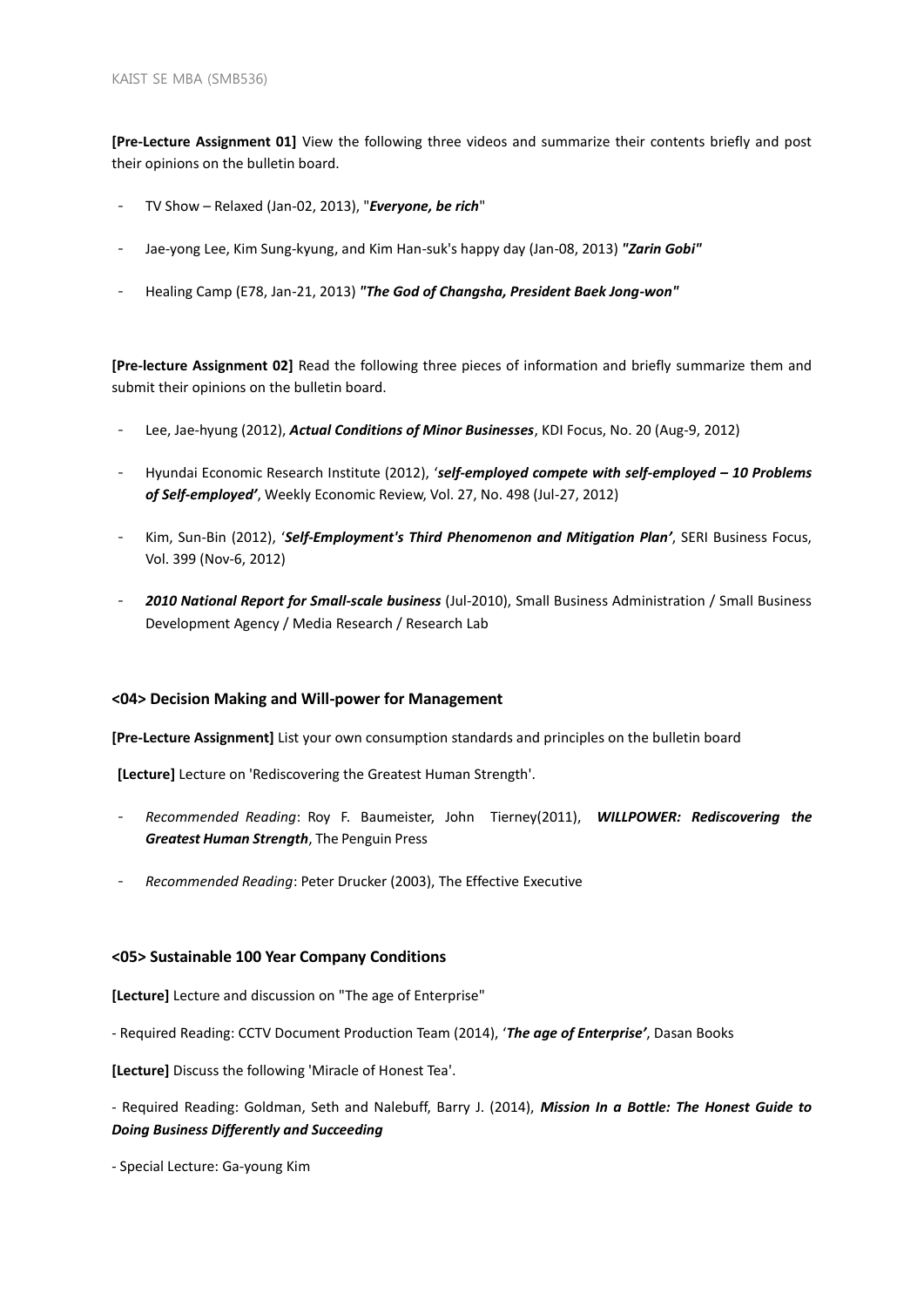## **[Lecture]** Lecture and discussion on 'The Living Company, 100 year-old Company'

- Required Reading: CCTV Document Production Team (2014), *The age of Enterprise*, Dasan Books

[Video clip] Lecture and discussion on below the video clips

- Wonderful TV Surprise E643, *"Time to Say Goodbye"*
- Wonderful TV Surprise E643, *"The Portrait of Marie Antoinette"*
- 100 year-old Store (Jan-13, 2013, E61), *"100 years' Dream, Korea's Store, For another century"*
- 100 year-old Store (Jan-20, 2013, E62), *"100 years' Store, its Success Story"*

## **<06> Success factors of social enterprise 1**

**[Pre-lecture Assignment 1]** Please read the following information and briefly summarize each item and submit your opinion on the social enterprise's success factors on the bulletin board; We will discuss it in class.

- Required Reading: Hyundai Economic Research Institute (2011), *'Social enterprise is also business – its success and failure and key success factors',* Weekly Economic Review, Vol. 27, No. 498 (Jul-27, 2012)

**[Pre-lecture Assignment 2]** 6 success factors of non-profit organizations and social enterprises

- Recommended Reading: Crutchfield, Leslie and Grant, Heather McLeod (2008), *Forces for Good: The Six Practices of High-Impact Nonprofits*

#### **<07> Success factors of social enterprise 2**

**[Pre-lecture Assignment 1]** Please watch the following video clip and briefly summarize and write your opinion on the bulletin board.

- Docu-10 (Jun-6, 2008), *"i-pod story, Think like Steve Jobs"*

**[Lecture]** *"Success factors of social enterprise through Apple's case"*

#### **<08> Business model and foundation of management: Theory**

**[Pre-lecture Assignment]** Discuss the following reading material.

- Recommended Reading: *"How markets and Firms Work"*

**[Pre-lecture Assignment]** Please read the following materials and briefly summarize and write your opinion on the bulletin board.

- Required Reading: Osterwalder, Alexander and Pigneur, Yves (2010), *Business*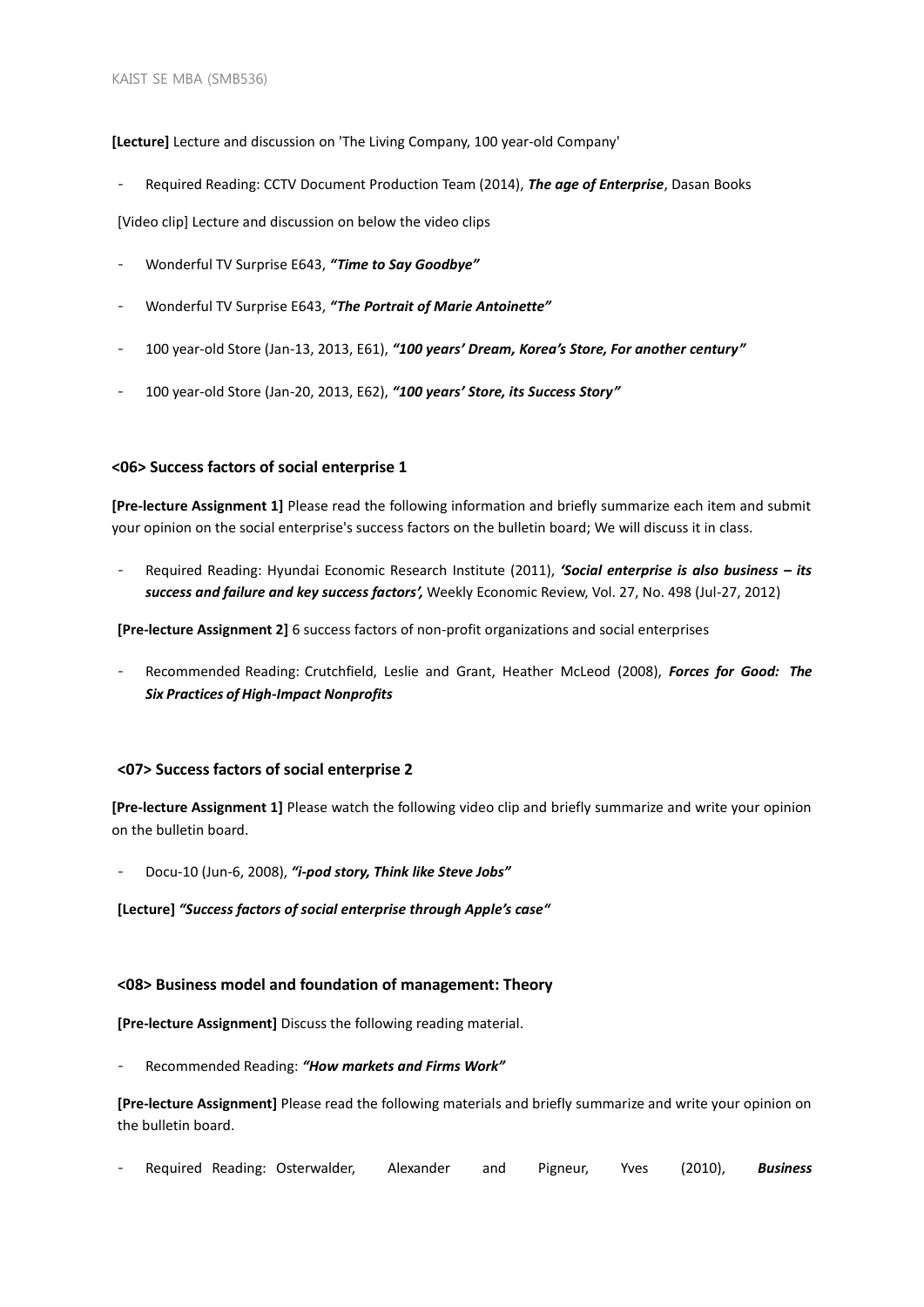#### *Model Generation*

**[Reference 03]** Please refer below the thesis about business model.

- Timothy Clark, Alexander Osterwalder, and Yves Pigneur (2012), *Business Model You*
- Joan Magretta(2002), *What Management Is: How It Works and Why It's Everyone's Business*, Free Press
- (Team project) Sayan Chatterjee (2013), "Simple Rules for Designing Business Models," California Management Review, Vol. 55, No.2, pp.97-124
- Matthew J. Eyring, Mark W. Johnson, Hari Nair (2011), "New Business Models in Emerging Markets", Harvard Business Review
- Mark W. Johnson, Clayton M. Christensen, Henning Kagermann(2008), "Reinventing Your Business Model", Harvard Business Review
- Ramon Casadesus-Masanell, Joan E. Ricart(2011), "How to Design A Winning Business Model", Harvard Business Review
- Chris Zook(2007), "Finding Your Next Core Business", Harvard Business Review
- Vijay Govindarajan and Chris Trimble (2011), "The CEO's Role in Business Model Reinvention", Harvard Business Review
- Paul Nunes and Tim Breene (2011), "Reinvent Your Business Before It's Too Late", Harvard Business Review
- Steve Blank (2013), "Why the Lean Start-up Changes Everything", Harvard Business Review

## **[Reference 04]**

- "Design for the Market: Practical examples": A perfect strategy for the technology: A perfect analysis on the market
- Analyze companies from the perspective of analysts in the capital market (stock market).: David Watson (2004), Business Models

## **<09> Business model and foundation of management: Case Study**

**[Team project]** This project aims to analyze and practice business model. A team is freely composed of four people and present in the class. Each of the following two cases is analyzed and further compared to analyze differences and similarities.

- Case 1: Baycat
- Case 2: Artists for Humanity

**[Team Project]** Please read the following passage and analyze it. A team is freely composed of four people.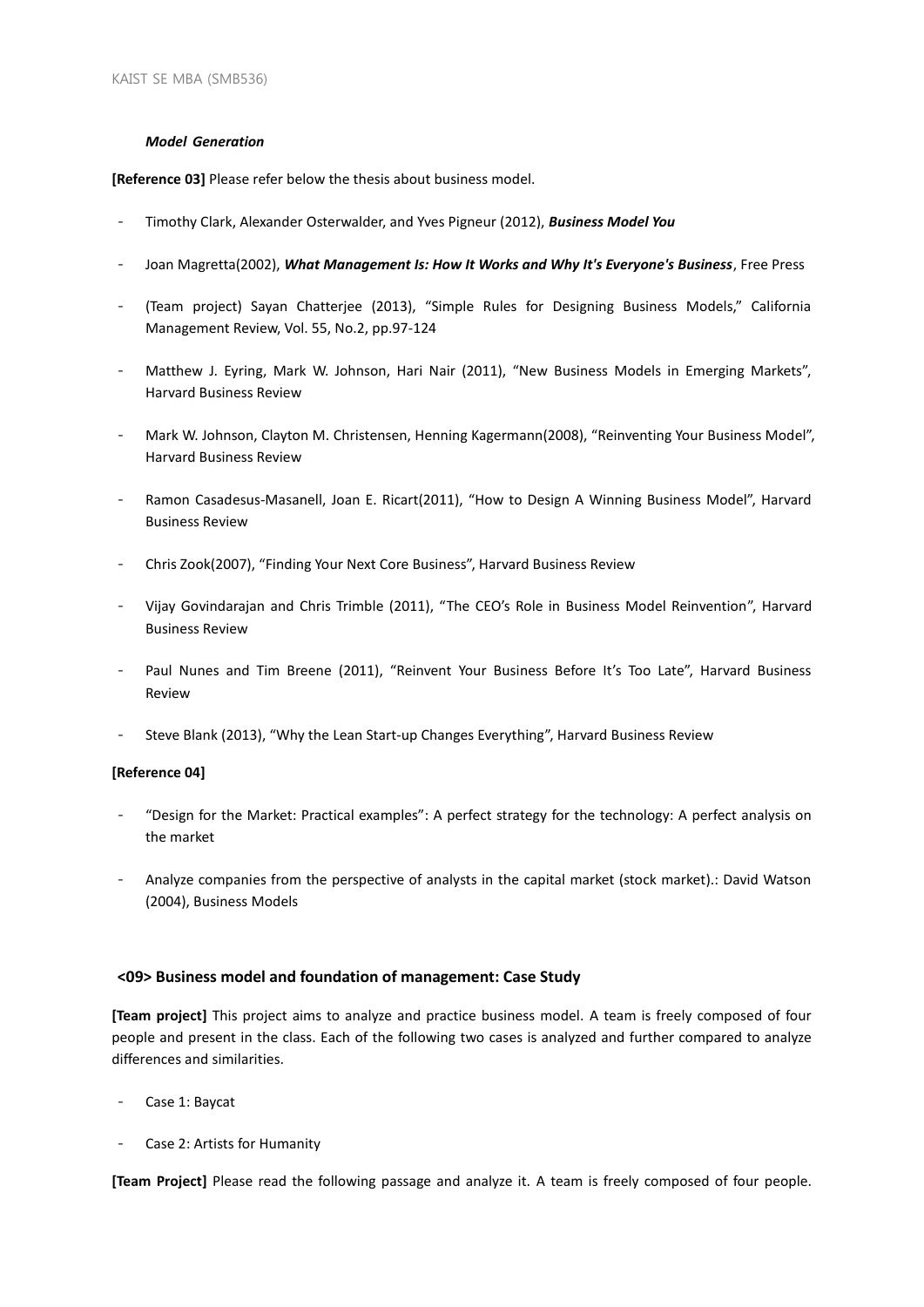Organize presentation materials (PPT) including the questions below to present and discuss in class.

Case: Fundación Paraguaya (A): The San Francisco School

Question 1) What are the key elements of the San Francisco Model? How easily can each of these be replicated? 2) How successful is the San Francisco School?

3) What are the greatest challenges you see in the Mbaracayu? How should Martin proceed?

#### **<10> Social enterprise, innovation, and Strategy**

**[Pre-lecture Assignment]** Please watch the following video clips and submit your opinion on the bulletin board.

▪ [KBS Wednesday Documentary] **Hope Revolution from Bangladeshi (060201) .avi**

- **'Experiment to change the world, Alternative entrepreneurs' The 2nd Part: Ethics is competitiveness** (21'24'' – 36'08'')
- VJ Commando (120511) **Two stores in One building** (ending at 45'18'') (45'18'' 61')

**[Lecture]** Social enterprises, innovation and strategy

▪ Garrett and Karnani(2010), *"Challenges in Marketing Socially Useful Good to the Poor",* CMR

- Christensen, Baumann, Ruggles, Sadtler(2006), *"Disruptive Innovation for Social Change,"* HBR
- Gordon(2012), "*Is US Economic Growth Over,*" NBER

▪ Prahalad and Mashelkar(2010), "*Innovation's Holy Grail*," HBR

▪ Kim Jae-gu (2012), "*Innovative frontier of improving quality of life by making profit, Raising social enterprise*", DBR

▪ Bae Sung-ju (2012), *"\$100 high-tech hearing aid, \$40 for under-privileged people*", DBR

▪ Immigration (2012), "*Transfer McDonald's system to ophthalmology clinic, lowered surgery cost from USD1,800 to USD18*", DBR

▪ W. Chan Kim and Renée Mauborgne (2005), "*Blue Ocean Strategy"*, Harvard Business School Publishing Corporation

▪ Stuart L. Hart (2010), *Capitalism at the Crossroads: Next Generations Business Strategies for a Post-Crisis World*, Pearson Education, Inc.

▪ Jeanne, B., Jan, M., Steve, Z. (2010), *Nonprofit Sustainability: Making Strategic Decisions for Financial Viability*, Jossey-Bass.

**[Lecture]** The source of innovative idea

- Recommended Reading: Johnson, Steven (2010), *Where Good Ideas Come From*
- Recommended Video Clip: The World is now (E39, Dec-01 2012), **"Save the Coral"**, 29'38''~end